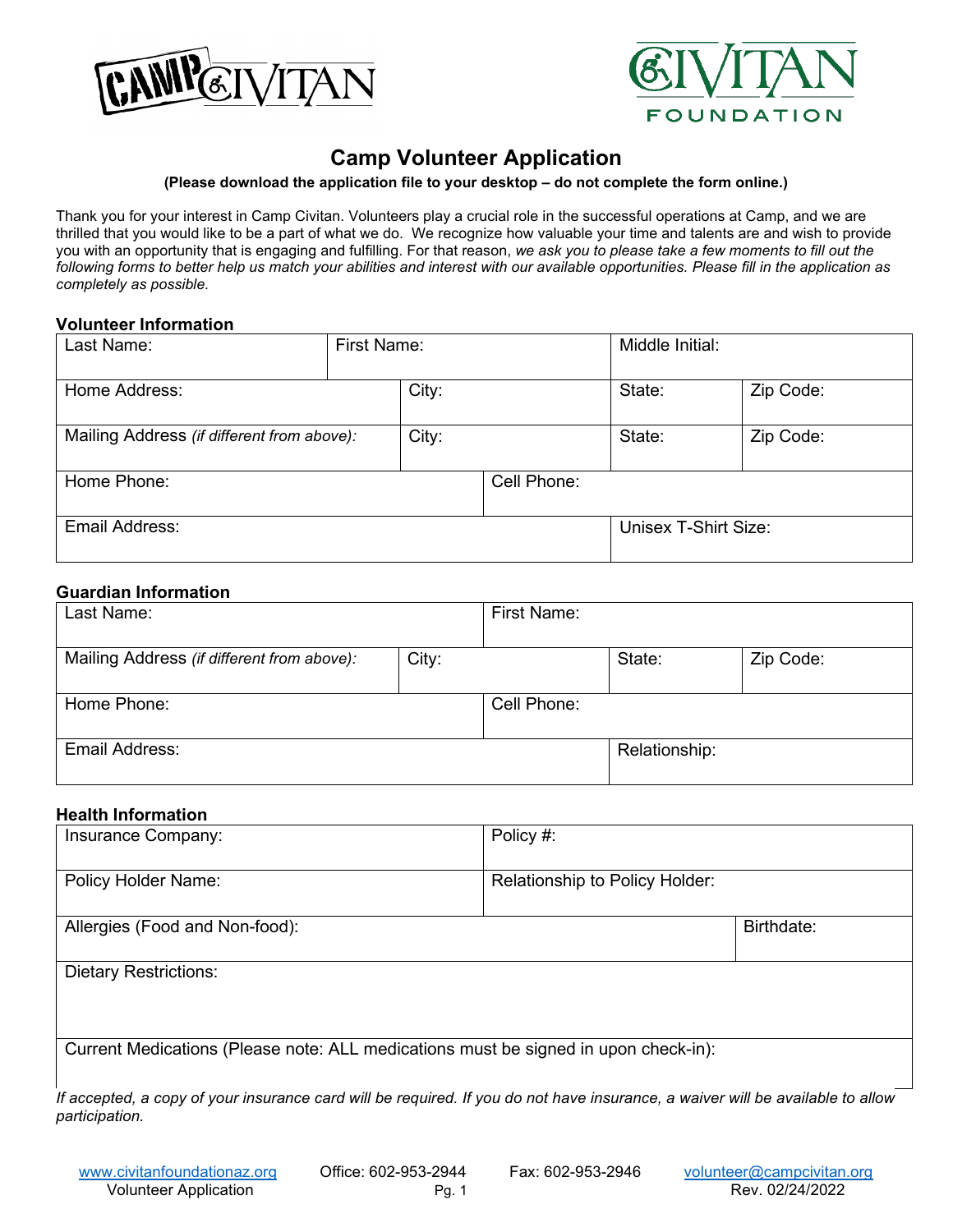



### **Prior Volunteer Experience**

| Organization/Company #1:                                                                                                                            | Contact:            |  |  |  |
|-----------------------------------------------------------------------------------------------------------------------------------------------------|---------------------|--|--|--|
| Phone:                                                                                                                                              | Email Address:      |  |  |  |
| Duties:                                                                                                                                             |                     |  |  |  |
| Length of Time:                                                                                                                                     | Reason for Leaving: |  |  |  |
| Organization/Company #2:                                                                                                                            | Contact:            |  |  |  |
| Phone:                                                                                                                                              | Email Address:      |  |  |  |
| Duties:                                                                                                                                             |                     |  |  |  |
| Length of Time:                                                                                                                                     | Reason for Leaving: |  |  |  |
| Organization/Company #3:                                                                                                                            | Contact:            |  |  |  |
| Phone:                                                                                                                                              | Email Address:      |  |  |  |
| Duties:                                                                                                                                             |                     |  |  |  |
| Length of Time:                                                                                                                                     | Reason for Leaving: |  |  |  |
| <b>Criminal History:</b>                                                                                                                            |                     |  |  |  |
| Have you ever been charged with or convicted of a felony? $\Box$ Yes                                                                                | <b>No</b>           |  |  |  |
| Have you ever been charged with or convicted of any crime involving a sex offense, an assault or the use of a<br>Yes<br>No<br>weapon?               |                     |  |  |  |
| Have you ever been charged with or convicted of any crime involving the use, possession or the furnishing of<br>drugs or paraphernalia? □ Yes<br>No |                     |  |  |  |
| Have you ever been convicted of any crime relating in any manner to children and/or your conduct with them?<br>Yes<br>No                            |                     |  |  |  |
| If you answered "yes" to any of the above questions, please explain.                                                                                |                     |  |  |  |
|                                                                                                                                                     |                     |  |  |  |
|                                                                                                                                                     |                     |  |  |  |
| Answer only if you are 18 years or older.                                                                                                           |                     |  |  |  |
| To the best of your knowledge, are you able to pass Level 1 Fingerprint Clearance? Thes<br>No                                                       |                     |  |  |  |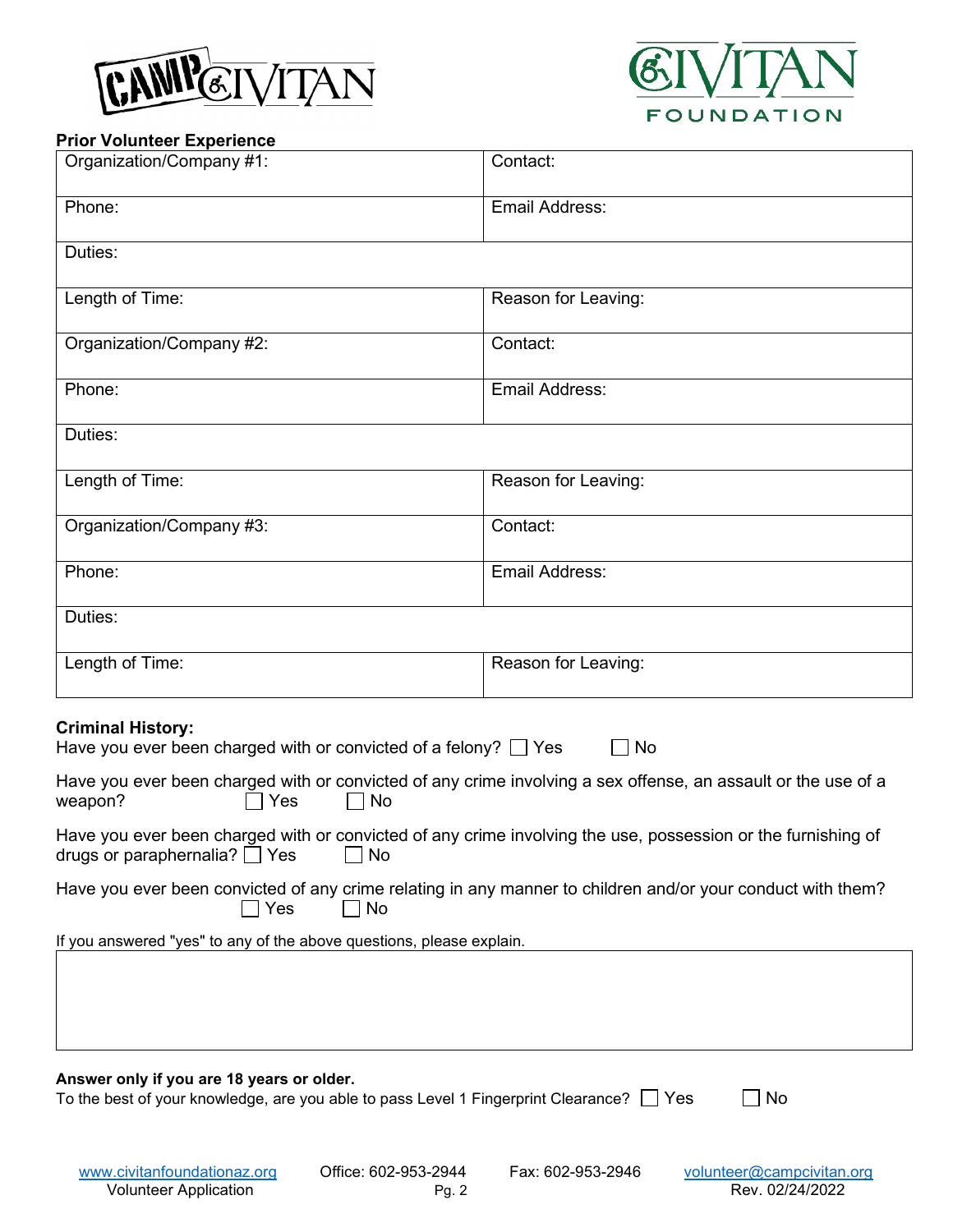



#### **Additional Information**

Please list any experience you have working with individuals with disabilities.

Do you speak any other Language? If so, what language(s)?

Please list any leadership roles (club officer, team captain, etc.) you have held/hold.

Please list any special skills, qualifications, or interests you may have.

Please share why you would like to volunteer at Camp Civitan.

Please share what you hope to gain from your experience at Camp Civitan.

| How did you hear about Civitan?                                                       |                                                                                                                                                                                              |
|---------------------------------------------------------------------------------------|----------------------------------------------------------------------------------------------------------------------------------------------------------------------------------------------|
| Have you volunteered with Civitan before?<br>$\sqsupset$ Yes<br>$\Box$ No             | Some volunteer duties require lifting, vigorous<br>activity, light custodial work, and long hours. Is<br>there any reason you might have difficulty<br>performing these duties? □ Yes<br>No. |
| If you answered "yes" to the above question, please<br>provide dates or time periods. | If you answered "yes" to the above question,<br>please explain.                                                                                                                              |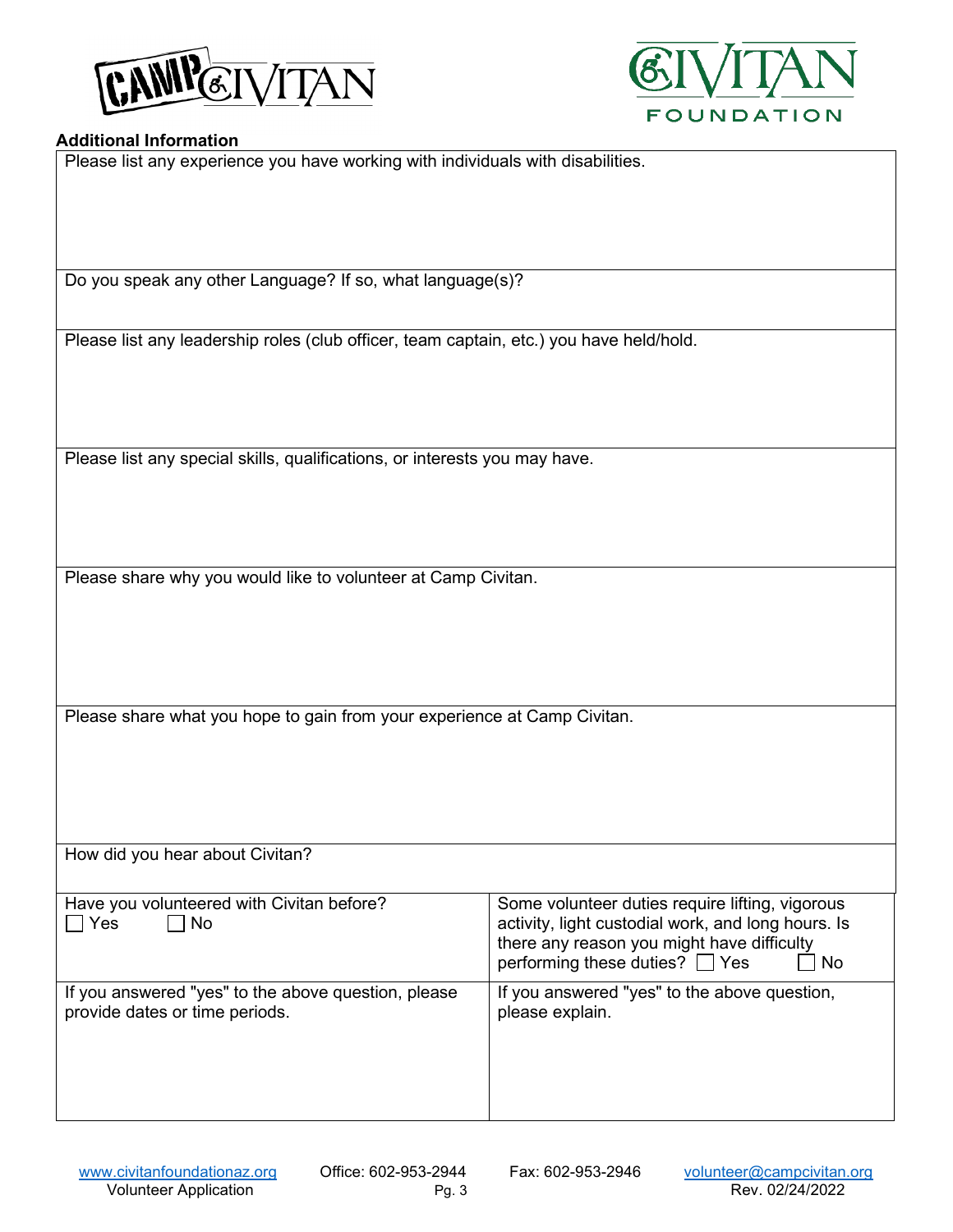



### **References**

| #1 Last Name | <b>First Name</b>                                                                        |
|--------------|------------------------------------------------------------------------------------------|
| Phone        | How long have you known this person?                                                     |
| Email        | Type of acquaintance (check all that apply)<br>Supervisor □ Teacher □ Friend<br>Other:   |
| #2 Last Name | <b>First Name</b>                                                                        |
| Phone        | How long have you known this person?                                                     |
| Email        | Type of acquaintance (check all that apply)<br>□ Supervisor □ Teacher □ Friend<br>Other: |

**If you have not volunteered with Civitan before,** please provide the two (2) individuals listed above with the link below and have them complete the Volunteer Reference Form. These references should be individuals who have personal knowledge of your achievements, work ethic, and character. Please do not include relatives. Suggestions of appropriate references include teachers, coaches, pastors, employers, etc. **Please note: The Volunteer Reference Form must be completed by two (2) individuals before your application will be processed**.

**Reference Form Link:** <https://bit.ly/36Ep8Ze> *(Please right click & open the link in a new tab/window.)* 

### **Disclosure Statement:**

- 1. I understand that dependent upon volunteer assignment, Agency volunteers 18 years of age or older must be fingerprinted and cleared by the DES Office of Investigations.
- 2. If accepted, I agree to be governed and abide by all Agency rules and regulations.
- 3. I understand that as a volunteer I will not receive compensation or benefits for my services. Furthermore, I understand that I am not covered under the Civitan Foundation, Inc.'s Worker's Compensation plan.
- 4. I authorize inquiry regarding my character, ability, and habits of any and all persons, and agree to hold such persons harmless with respect to any information that they may provide.
- 5. I certify that the information I have provided herein is true, and I understand that any misstatement or omission of facts may disqualify me or be cause for dismissal regardless of the time of discovery by the Civitan Foundation, Inc.
- 6. I understand that all volunteer positions are offered for an indefinite duration, "at will," and may be terminated at any time without cause.

Applicant's Signature: <br>
Applicant's Signature:

Parent/Guardian's Signature: \_\_\_\_\_\_\_\_\_\_\_\_\_\_\_\_\_\_\_\_\_\_\_\_\_\_\_\_\_\_\_\_\_\_\_\_\_\_\_\_\_\_ Date: \_\_\_\_\_\_\_\_\_\_\_\_\_\_\_\_\_

# **Upon completion of the Camp Volunteer Application please SAVE the file to your computer and email it to [rwalborn@campcivitan.org](mailto:rwalborn@campcivitan.org) or fax to (602) 953-2946, Attention: Volunteer Coordinator.**